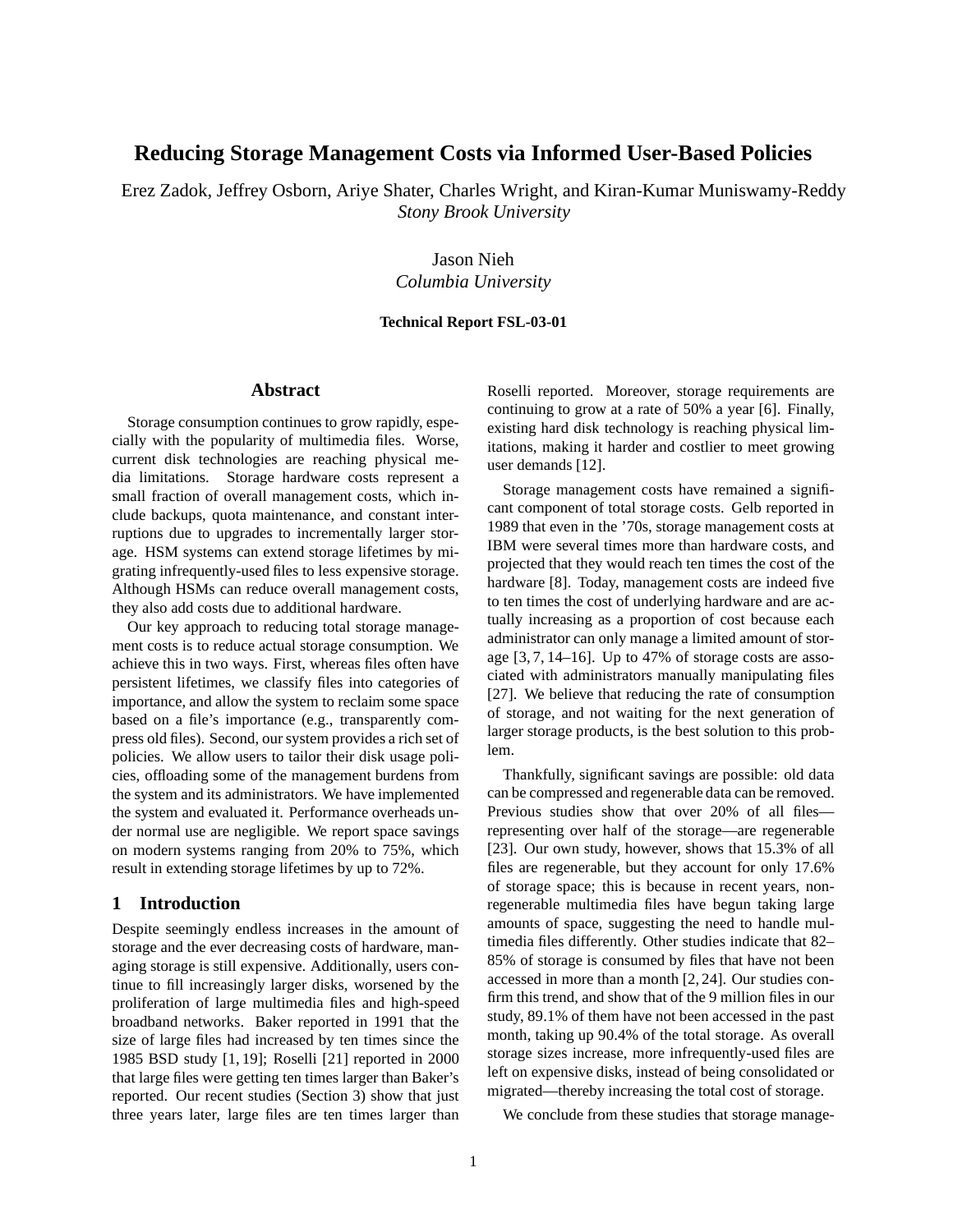ment has been a problem in the past, continues to be a problem today, and is only getting worse—all despite growing disk sizes. Morris described the idea of Autonomic Computing, which includes "the system's ability to adjust to its configuration and resource allocation to achieve predetermined goals" [16]. Golding et. al. assert, "storage systems must be self-managing" [9]. Hierarchical Storage Management (HSM) systems have multiple tiers of storage, from high-end disks to slow and inexpensive tape drives; infrequently-accessed data is moved to slower tiers of the HSM system. HSM's, however, add management costs and are not flexible enough for users. Our *Elastic Quota System* (Equota) is designed to help the management problem via efficient use of storage while allowing users maximal freedom, all with minimal administrator intervention.

Elastic quotas enter users into a contract with the system: users can exceed their quota while space is available, under the condition that the system will be able to automatically reclaim the storage when the need arises. Users or applications may designate some files as *elastic*. When space runs short, the Elastic Quota System may reclaim space from those files marked as elastic; non-elastic files maintain existing semantics and are accounted for in users' traditional quotas. Elastic quotas creates a hierarchy of data's importance: the most important data can never be reclaimed; some data may be compressed; other data can be compressed in a lossy manner; and regenerable data may be deleted. Users and system administrators can configure flexible policies to designate which files belong to which part of the hierarchy. Elastic quotas introduce little overhead for normal operation, and demonstrate that through this new disk usage model, significant space savings are possible.

The rest of this paper is organized as follows. Section 2 discusses background work. Section 3 describes a study we conducted which motivated our design in Section 4. Section 5 discusses the various policies we support. Section 6 presents measurements and performance results of various policies. We conclude in Section 7 and discuss future directions.

# **2 Background**

Elastic quotas are complementary to Hierarchical Storage Management (HSM) systems. HSMs provide ways to reclaim disk space by moving less-frequently accessed files to a slower disk or tape. HSMs often provide a way to access files stored on the slower media, ranging from file search software to replacing the original, migrated file, with a link to its new location. There are many applications for HSM systems, such as online reference data (e.g., CAD/CAM drawings, medical imaging, etc.), archival storage (e.g., email archiving), and backup and remote disaster recovery (e.g., to improve restore times). Such data is becoming a growing component of total storage; by 2004 over 50% of storage reportedly will be reference information [17].

Several HSM systems are in use today including Uni-Tree [5], SGI DMF (Data Migration Facility) [26], the Smart Storage Infinet system [29], IBM Storage Management [11], Veritas NetBackup Storage Migrator [30], and parts of IBM OS/400 [20]. Most HSM systems use a combination of file size and last access times to determine the file's eligibility for migration. HP AutoRaid migrates data blocks using policies based on access frequency [31]. Wilkes et. al. implemented this at the block level, and suggested that per-file policies in the file system might allow for more powerful policies; however, they claim that it is difficult to provide an HSM at the file system level because there are too many different file system implementations deployed. We believe that using stackable file systems can mitigate this concern, as they are relatively portable [10, 28, 34]. In addition, HSMs typically do not take disk space usage per user over time into consideration, and users are not given enough flexibility in choosing storage control policies. We believe that integrating user- and application-specific knowledge into an HSM system would reduce overall storage management costs.

In the past, HSMs consisted of fast primary storage such as magnetic disks, and then magnetic tape or optical media as a slower yet inexpensive layer. NetApp NearStore and similar products bring a new layer to this hierarchy: less expensive large disk arrays [18]. To conserve storage space, the AS/400 allows some disks to be compressed automatically [20]. Although these methods decrease the cost of the storage medium, they add additional devices that must be managed by administrators. To reduce overall storage management costs, we claim that the runaway space consumption rates must be reduced.

#### **3 Motivation**

It has long been suggested that storage needs are increasing—as quickly as larger storage technologies are produced. Moreover, each upgrade is costly and carries with it high fixed costs [7]. To determine how best to reduce management costs, we ran a comprehensive study to quantify this growth, with an eye toward reducing the rate of growth through an intelligent set of policies.

We have identified three methods of reducing growth, each with an increasing risk level. First, data can be compressed through lossless means such as a transparent compression file system [20, 32]. This method carries very little risk since no data is destroyed. Second, multimedia files such as JPEG or MP3 can be re-encoded with lower quality. This method carries some risk because not all of the original data is preserved, but the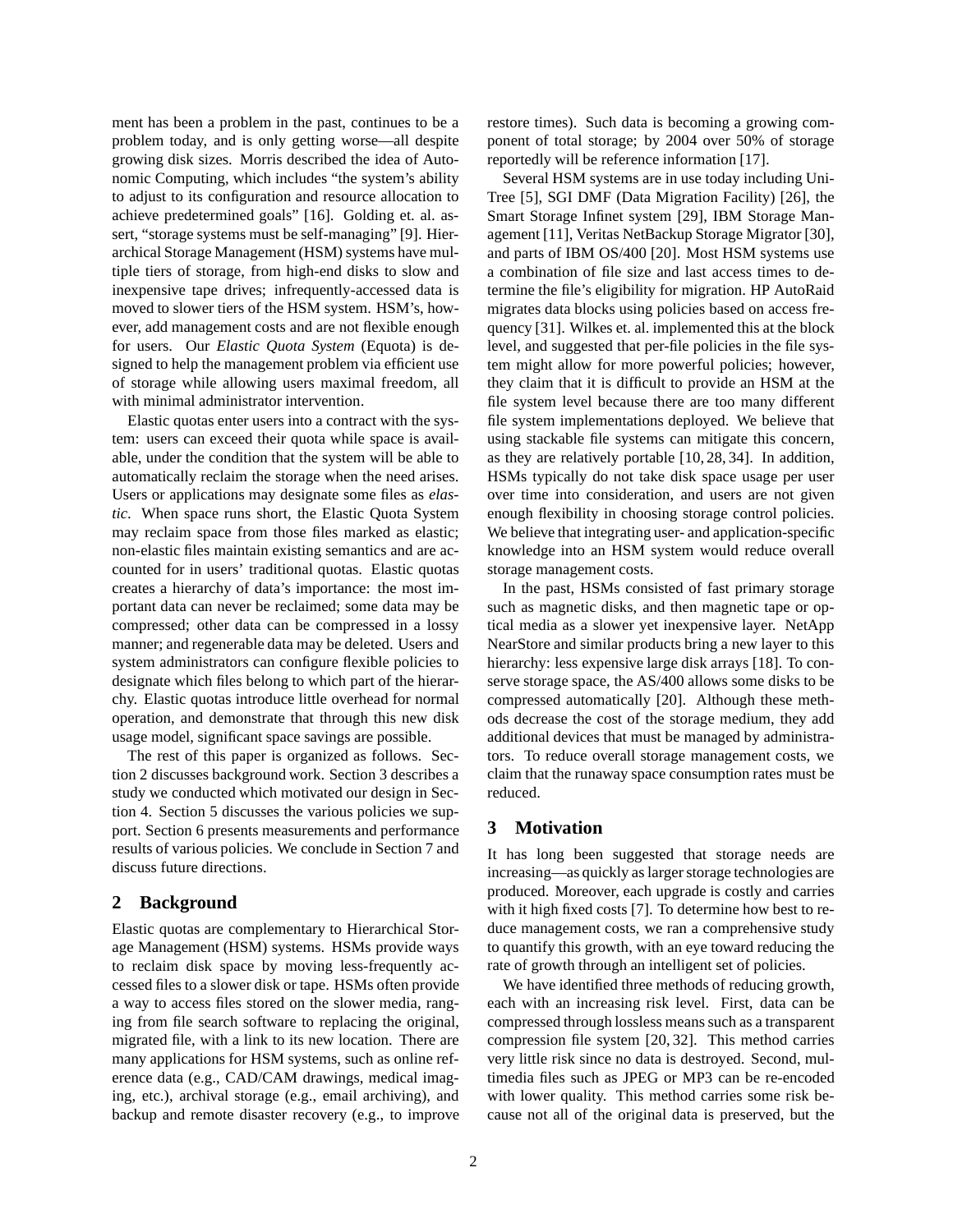data is still available and useful. There are no known published studies that give specific guidelines for multimedia recompression, but through practical experience within the industry and our own personal observations we have determined acceptable ratios. Third, regenerable files (e.g., reproducible .o files) can be removed. This method carries more risk since the file must be regenerated before it can be used again.

To determine what savings are possible given the current usage of disk space, we conducted a study of five sites, for which we had complete access. These sites include a total of 3908 users, over 9 million files, and 746GB of data dating back 15 years:

- **A**: A small software development company with 20 programmers and 80 management, sales, marketing, and administrative users with data from 1992– 2003.
- **B**: A large academic department with 3581 users, the majority of which are students conducting research and working on homework assignments. Our data includes shared file servers, whose data was collected over 15 years.
- **C**: A research group with 177 users and data from 2000–2003.
- **D**: An ISP and network integrator with 10 developers and system administrators with data from 1998– 2003.
- **E**: A group of 40 cooperative users with personal Web sites and data from 2000–2003.

Each of these sites has experienced real costs associated with storage: A underwent several major storage upgrades in that period; B continuously upgrades several file servers every six months; the statistics for C were obtained from a file server that was recently upgraded; D has outgrown its disk capacity, but lacks the resources to upgrade; and E has recently installed quotas to rein in disk usage.



*Figure 1: Possible Storage Savings. Actual amounts appear to the right of the bars, with the total size on top.*

To simulate a space-reclamation policy on these five sites, we considered the three space reclamation methods discussed above. The savings from compression, lossy compression, and correlated removal can be seen in Figure 1. The top white bar is the amount saved by risk-free compression; the next hatched bar is the savings from lossy compression; and the next bar down represents savings from the removal of regenerable files. The amount of storage remaining after cleaning is the dark bar at the bottom.

First we considered a transparent compression policy. We considered all compressible files that have not been accessed or modified in 90 days as candidates for compression. In this situation, we save between 4.6% (20.8GB) from group B and 54.1% (41GB) from group C. We yield large savings on group C: it has 400,988 .c files that compress to 27% of their original size thereby saving 4GB storage. Group B contains a large number of active users, so the percentage of files that were used in the past 90 days is less than that in the other sites.

Next, we tested the ability to reclaim space using lossy compression. We did not consider media files in the transparent compression method because greater savings can be achieved through lossy compression. The lossy compression savings reflect the sum of our savings from compressing still images, videos, and sound files. The results varied from no savings on group D to a savings of 35% (4.2GB) for group E. The largest overall space savings came from group B, where 19% (87.5GB) was saved. Group D shows no savings from lossy compression because it is a commercial product development group where personal files are not allowed, whereas groups B and E are more liberal sites, and therefore contain a large number of personal .mp3 and .avi files. As media files grow in popularity and size, so will the savings from a lossy compression policy.

Finally, we considered the removal of all regenerable or expendable files, such as .o files (with corresponding .c's) and ˜ files, respectively. We account for the fact that these files may have already been compressed, and our savings take into account their sizes after compression. We observed savings between 0.7% (70MB) for group D and 40.5% (74.1GB) for group A. The files on group D were predominantly executables and  $\pm$  tar files which cannot be regenerated, whereas group A had large temporary backup tar files that were no longer needed (ironically, they were created just prior to a file server migration).

Overall, using all three methods, we save between 16% (1.6GB) and 74.2% (135.6GB) of total disk space, averaging 48% savings across all five groups.

To verify if applying the aforementioned three space reclamation methods would reduce the rate of disk space consumption, we correlated the average savings we ob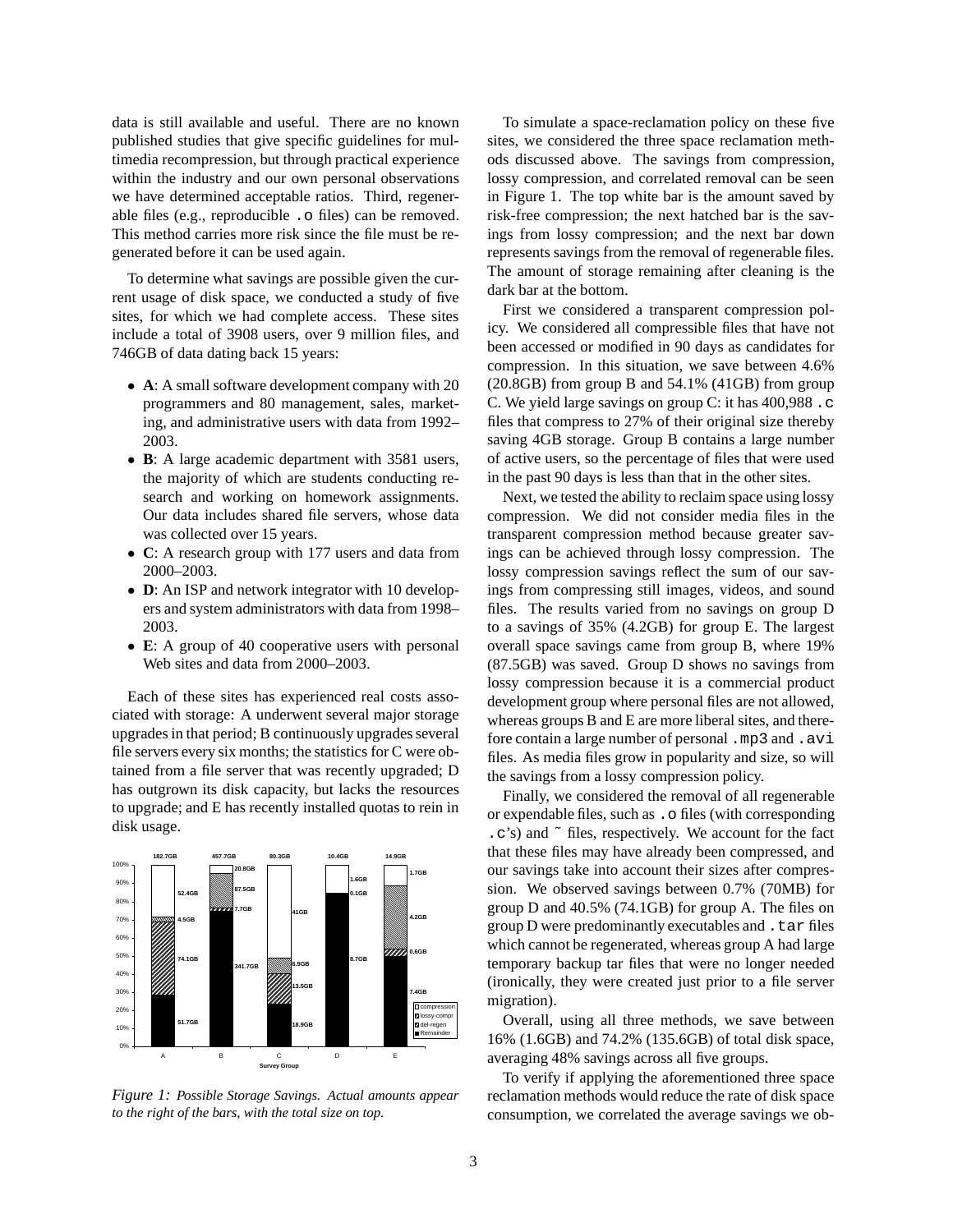tained in the above environments with the SEER [13] and Roselli [21] traces. We also evaluated the usefulness of the Sprite [22] and BSD [19] traces. However, we chose to use the SEER traces as they were more recent and provided us with both the path and growth information needed for our study. We require filename and path information, since our space reclamation methods depend on file types determined by extension.

The SEER traces range from 1 to 6 months and record the system call activity of nine different users working on both connected and disconnected Linux-based laptop computers with 810MB IBM DVAA-2810 hard disks. (We obtained some of this information directly from Geoff Kuenning, the chief researcher on the SEER project, since it was not available in existing publications.) In spite of the filename and growth information available in the SEER traces, they lack file size information needed to analyze the usefulness of our space reclamation policies. To compute the disk space consumed during the trace period, we found the number of files that were created during the trace period and multiplied this with the average file size in the Roselli traces. We chose to use the Roselli traces here because they were taken in 1996, at around the same time the SEER traces were taken, and would therefore give us a better estimate of the average file size on a system at that time. Unfortunately, the Roselli traces were anonymized and contained no file name or path information, so we could not run sample policies on them, leading us to correlate the two traces together to come up with a realistic usage scenario. As the cleaning policies are based on the file extensions, we computed the space consumed by each extension in the SEER traces by multiplying the number of files of each extension by the average size of files of the corresponding extensions that we obtained in our study of the five groups.



*Figure 2: SEER File System Growth and Potential Savings from Equota Space Reclamation Policies*

The results of our analysis can be seen in Figure 2. All of these lines begin at 1.8GB, since each of the 9 laptops in the SEER traces had Slackware Linux installed, which consumed about 200MB each in system files and swap space at that time. At the rate of growth exhibited in the traces, the hard drives in the machines would need to be upgraded after 11.14 months. Adding a compression policy extends the disks' lifetime to 18.5 months. Adding a lossy compression policy extends the disks' lifetime to 18.7 months. Finally, the savings from removing regenerable files extended the disks' lifetime to 19.2 months. These techniques stretch the disks' lifetimes beyond the 18 month doubling period of Moore's law. Although the savings from lossy and correlated files are small here, we believe this is a result of the data available in the traces. Although the SEER traces did provide filenames, only certain filenames remained unanonymized, leaving us to estimate growth based on averages we computed across all 9 million files in the five group study. Also, lossy-compression–based policies are centered around media files, which have increased in popularity in recent years. Nevertheless, our conservative study shows that we can still reduce growth rates by 52%. Furthermore, as the number and footprint of large-sized media files increase and large files get even larger  $[1, 21]$ , so will the savings from lossy compression. Based on these results, we have concluded that policies such as these three are very promising storage management cost-reduction techniques.

#### **4 Design**

Our two primary design goals were to allow for (1) versatile and (2) efficient elastic quota policy management techniques. An additional goal was to avoid changes to the existing OS to support elastic quotas. To achieve versatility we designed a flexible policy management configuration language for use by administrators and users; a number of user-level and kernel features exist to support this flexibility. To achieve efficiency we designed the system to run as a kernel file system with DB3 [25] databases accessible to the user-level tools. Finally, we used a stackable file system to ensure we do not have to modify existing file systems such as Ext3 [33].

Given the above goals, the design of an elastic quota file system has to answer one key question: how to identify a file as elastic vs. persistent. A related question is how to efficiently locate all elastic files on a given file system. We mark a file as elastic using a single inode bit; such spare bits are available in most modern disk-based file systems such as FFS, UFS, and Ext2/3. Changing elasticity here involves using a standard ioctl to turn the bit on or off. Our prototype uses the Ext3 *nodump* bit, which indicates that a file should not be backed up, so the semantics already make sense for elastic files. Most stackable file systems attempt to achieve complete independence from the underlying file system. Our implementation, however, takes advantage of specific Ext2 or Ext3 features without modifying them (only 9 lines of Ext2/Ext3 specific code are needed). Locating all elastic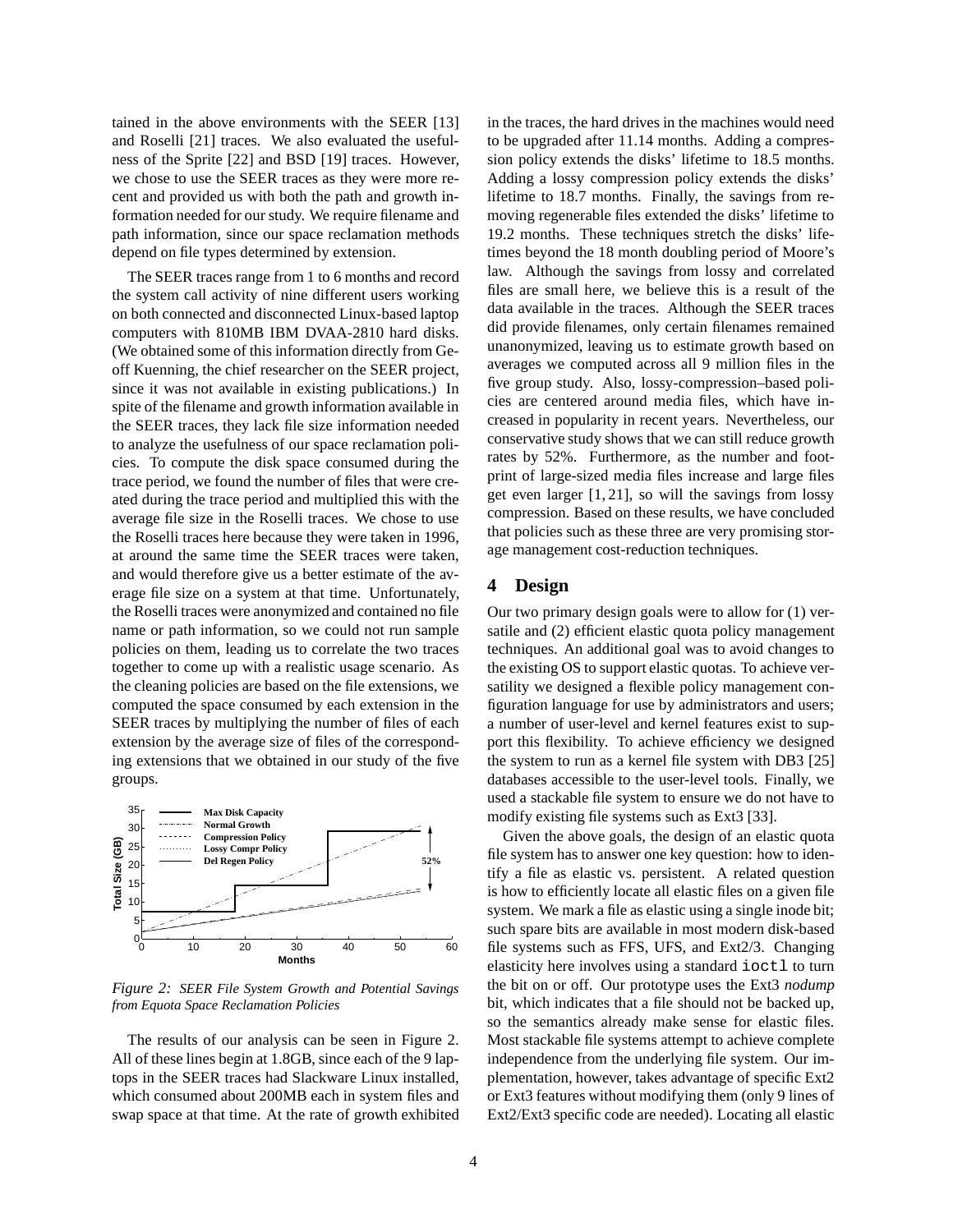files requires recursive scanning of all files and checking if the inode bit is on or off. To improve performance and versatility in this design we also record elastic file information in DB3 databases: user IDs, filenames, and inode numbers. These DB3 databases improve performance, but if lost, they can be regenerated from information contained within the file system.

## **4.1 Architecture**

Figure 3 shows the overall architecture of our system. We describe each component in the figure and then the interactions between each component. There are four components in our system:



*Figure 3: Elastic Quota Architecture*

- 1. **EQFS**: The elastic quota file system is a stackable file system that is mounted on top of another diskbased file system such as Ext3. EQFS includes a component (Edquot) that indirectly manages the kernel's native quota accounting. EQFS may also be configured to send messages to a user space component, *Rubberd*.
- 2. **DB3 databases**: These databases record information about elastic files. We have two types of databases. First, for each user we maintain a database that maps inode numbers of elastic files to their names, which we denote in this paper as I→N. Having separate databases for each user allows us to locate all of the elastic files of a user easily, as well as enumerate all elastic files by going over each per-user database. The second type of database we maintain (denoted U→A) records an *abuse factor* for each user denoting how "good" or "bad" has a given user been with respect to his-

torical utilization of disk space. We describe abuse factors in detail in Section 5.3.

- 3. **Rubberd**: This user-level daemon contains two threads. The database management thread is responsible for updating the various DB3 databases. The policy thread executes cleaning policies at given times, which often involves querying the DB3 databases.
- 4. **Elastic Quota Utilities**: These utilities include enhanced versions of the quota-utils package, used to query, set, and control user and group quotas. We enhanced these utilities to support elastic quotas. We also created new utilities that can build or query the DB3 databases; this is useful to build the DB3 databases from an existing file system or to quickly list all elastic files owned by a user.

#### **4.2 System Operation**

Before we describe our system's operation, we describe how quotas are accounted on a system without elastic quotas. In traditional operating systems, quota accounting is often integrated with the native disk-based file system. Since Linux supports a number of file systems with quotas, quota accounting is an independent VFS component called *dquot*. Usually, system calls invoke VFS operations which in turn call file-system–specific operations. However, unlike other VFS code, Dquot code does *not* call the file system. Instead, the native file system calls the Dquot operations directly. This Dquot operations vector is initialized when quotas are turned on for that file system by the system administrator or at boot time. The reason for this reverse calling sequence is that only the native disk-based file system knows when a user operation has resulted in a change in the consumption of inodes or disk blocks.

Our stackable file system EQFS intercepts file system operations, performs related elastic quota operations, and then passes the operation to the lower file system (Ext2, Ext3, etc.). EQFS also intercepts quota management operations and inserts its own set of operations in a component called *edquot*. Figure 3 shows that the calling convention for regular file system operations is from a user process issuing a system call, to the stackable file system, and then down to the lower file system. However, the calling convention for elastic quota operations is reversed: from the lower file system, through our elastic quota management (Edquot), and to the VFS's own quota management (Dquot). We devised this novel interception form—or *reverse stacking*—to avoid changing either the VFS (i.e., Dquot) or native file systems.

Each user on our system has two UIDs: one that accounts for persistent quotas and another that accounts for elastic quotas. The latter, called the *shadow UID*, is simply the ones-complement of the former. The shadow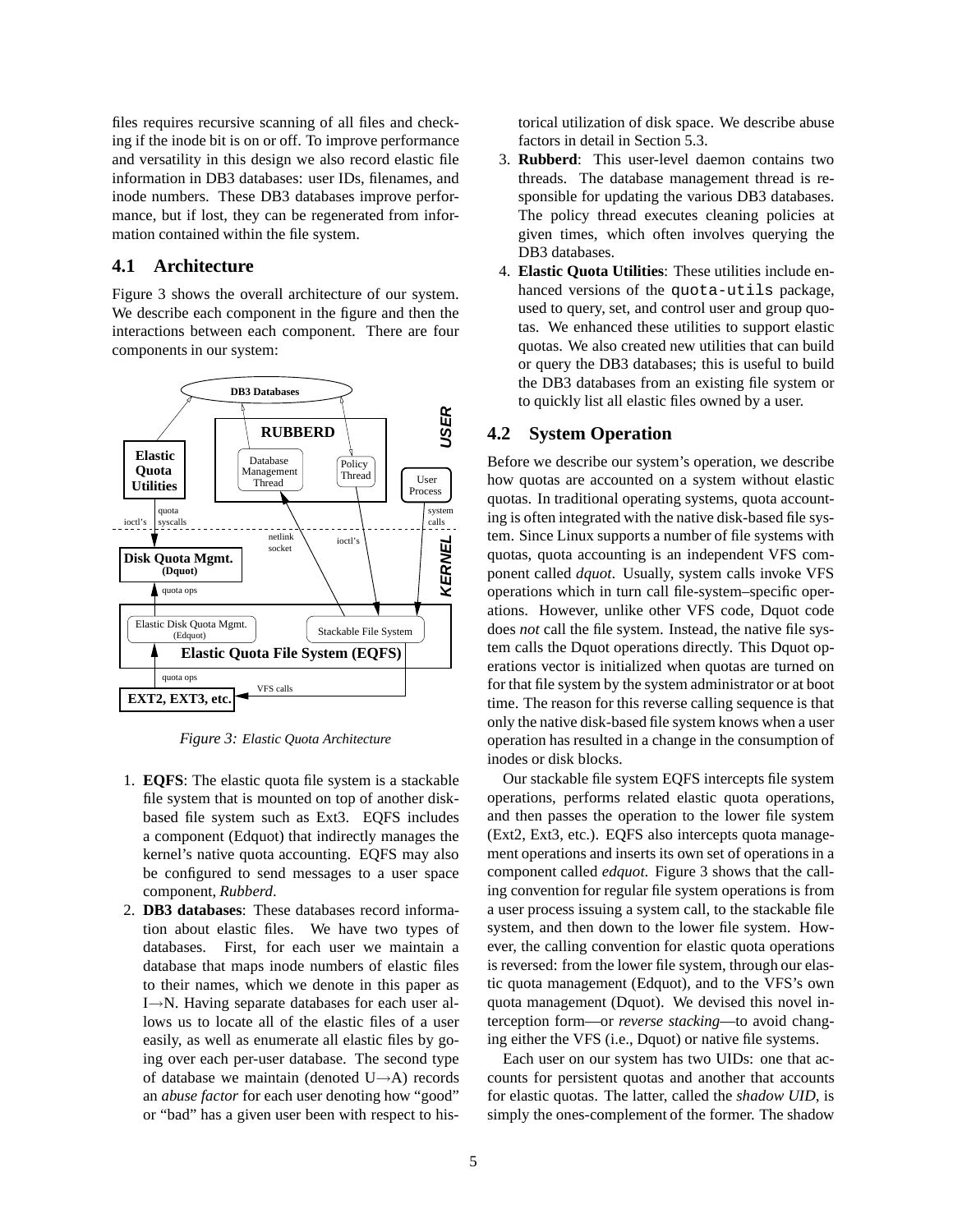UID does not modify existing ownership or permissions semantics; it is only used for quota accounting. Users execute system calls which the VFS translates into file system operations. We pass those operations to Ext3. When Ext3 calls EQFS's Edquot operations, Edquot determines if the operation was for an elastic or a persistent file, by inspecting the file's elastic inode bit. If the accounting operation was for an elastic file, Edquot tells Dquot to account for the changed resource (inode or disk block) in the shadow UID. In this manner it is easy to account for elastic and persistent quotas separately; both kernel and user-level utilities can easily find out how much persistent or elastic space a user is using, which eases Rubberd's policy management tasks.

We have two methods for keeping track of elastic files. The first, called *full mode*, is to track each relevant file operation. The second, called *null mode*, is to periodically (e.g., nightly) generate a list of elastic files from the file system. The advantage of full mode is that the list of elastic files will always be current; the advantage of the null mode is that overhead is minimized during normal system operation. The mode can be selected using the "netlink" option in rubberd.conf (see Table 1). We evaluated both modes in Section 6.

If running in full mode, whenever EQFS performs certain operations that affect an elastic file, it informs Rubberd of that event. Rubberd records the status of that elastic file in the DB3 databases. EQFS informs Rubberd about creation, deletion, renames, hard links, or ownership changes of elastic files. Additionally, whenever a persistent file is made elastic or an elastic file is made persistent, EQFS treats this as a creation or deletion event, respectively. EQFS communicates this information with Rubberd's database management thread over a Linux kernel-to-user socket called *netlink*.

When operating in full mode, Rubberd's database management thread listens for netlink messages from EQFS. When it receives a message, Rubberd decodes it and applies the proper operation on the per-user I→N database. For example, users can make a file elastic using the chattr (change file attributes) utility on Linux. When they turn on the elastic bit on a file, EQFS sends a "create elastic file" netlink message to Rubberd along with the UID, inode number, and the name of the file. Rubberd then performs a DB3 "put" method to insert a new entry in that user's I→N database, using the inode number as key and the file's name as the entry's value.

Rubberd's policy thread executes a given policy as defined by the system administrators. Suppose Rubberd's policy thread is executing a removal policy to reclaim disk space by deleting regenerable elastic files. Rubberd invokes unlink operations through EQFS, which in turn are passed to Ext3 and Dquot. When using full mode, EQFS sends a netlink message to Rubberd's database management thread—in this case a "delete elastic file" netlink message. Rubberd is multi-threaded because it has to concurrently invoke EQFS system calls and receive and process netlink messages from EQFS.

When using null mode, the DB3 databases will not be up-to-date with respect to the file system. Nevertheless, this mode is useful for a time-based policy such as cleaning oldest files first, since older files are likely to remain in the DB3 database. Since Rubberd obtains information about all files at cleaning time, even if the file was updated after the nightly generation of the database, Rubberd will still use up-to-date file attributes. If Rubberd is not able to reclaim enough space using the previouslygenerated databases, it will initiate a more expensive recursive scan of the file system to generate up-to-date databases. System administrators must weigh the added benefit of up-to-date accounting with the extra performance overhead introduced by EQFS's full mode.

Rubberd is configured to wakeup periodically and record historical abuse factors for each user, denoting the user's average elastic space utilization over a period of time. Rubberd gets the list of all users, their elastic and persistent disk usage, and their elastic and persistent quotas (if any). With these numbers, Rubberd computes an updated abuse factor, and stores this value in the U→A database. We describe abuse factors in more detail in Section 5.3.

## **4.3 Elasticity Modes**

EQFS supports five methods of determining when a file becomes elastic. This allows us to leverage user and application-specific knowledge when determining how to reclaim space.

First, users can toggle the file's elasticity by using the standard Linux chattr tool. This allows users to control elasticity on a per file basis. Once a file is made elastic or persistent, moving it to other directories on the system does not change its elasticity.

Second, users can use chattr to toggle the elastic bit on a directory inode. EQFS inherits the elastic bit to any newly-created file or sub-directory, similarly to how a new file's group is inherited in a setgid directory. This elasticity mode is useful for whole elastic hierarchies, such as /tmp or a user's Web browser cache directory.

Third, users can tell EQFS (via an ioctl) whether files that are newly created should be elastic or not. This mode works similarly to how the newgrp command sets the default group that all newly-created files or directories should use. One use for this mode is when users unpack an important source distribution; before beginning to build the package, users can set this elasticity mode for all future files. That way, all newly created files during the build, regardless of their location, will be elastic: objects, libraries, executables, header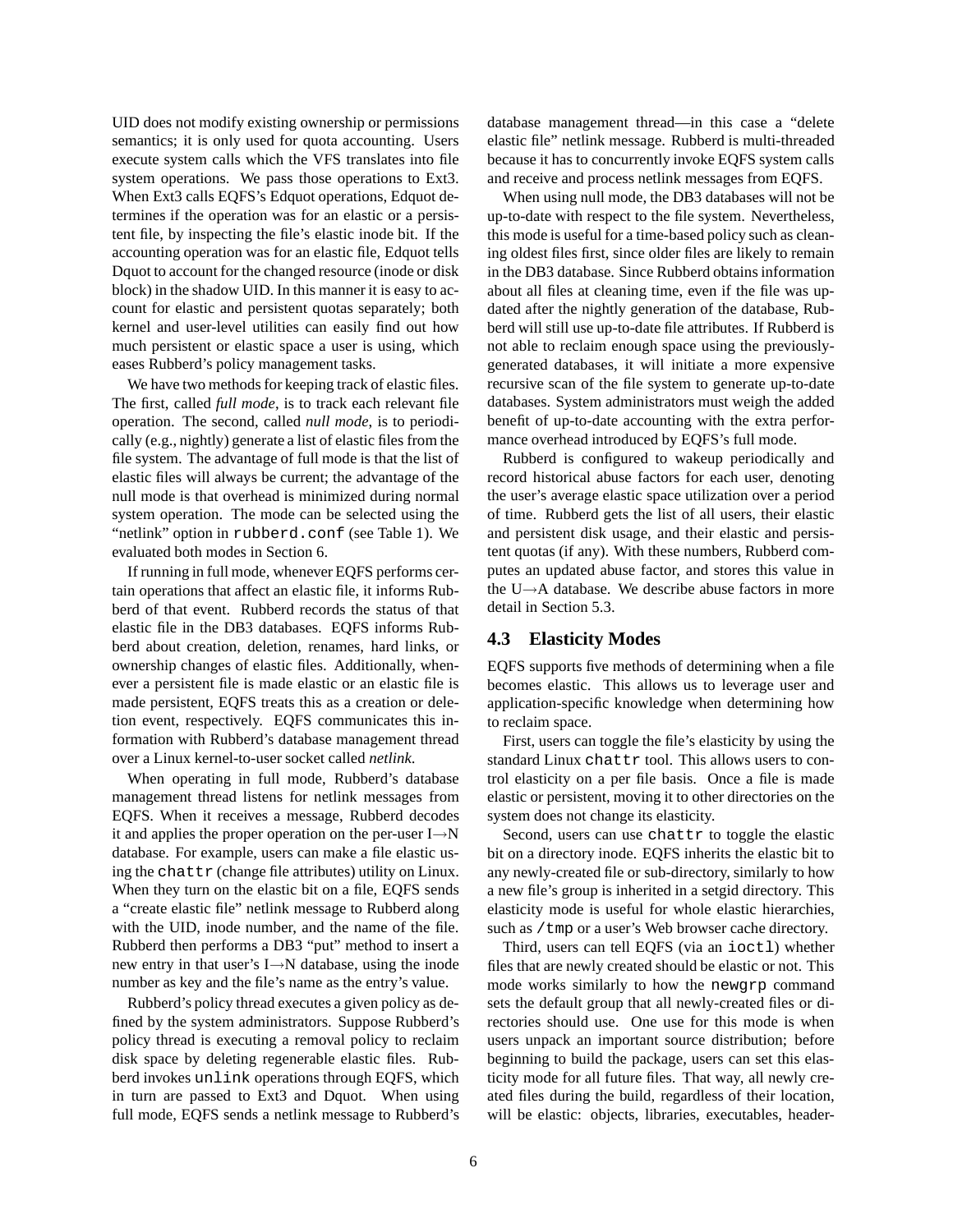dependency files, etc.

Fourth, users can tell EQFS (again, via an ioctl) which newly-created files should be elastic by their name. Specifically, users can specify a small number of file extension strings that are matched by eqfs create from a newly-created file name. This mode is particularly useful because users often think of the importance of files by their type—or extension (e.g., .c are more important than .o files because the latter can be easily regenerated from the former).

Finally, application developers may know best which files are are best marked elastic. Since many temporary files are not created by users, but rather by programs, we added a new flag to the open and creat EQFS file system methods: O ELASTIC. This flag tells EQFS to create the new file as elastic. For example, Emacs can automatically create its ˜ backup files elastically.

## **5 Elastic Quota Policies**

The core of the elastic quota system is its handling of space reclamation policies. EQFS is the file system that provides elasticity support and works in conjunction with Rubberd, the user-space daemon that implements cleaning policies, as seen in Figure 3.

We start (Section 5.1) with a general discussion of the design issues involved in policies; as we see, there are often conflicting concerns that must be carefully balanced to provide a convenient, fair, and versatile system. In Section 5.2 we discuss the design of Rubberd's policy engine from the perspectives of users and administrators. In Section 5.3 we discuss how Rubberd determines fairly how much disk space to reclaim and from which users; that culminates in Section 5.4 where we detail the actual methods and algorithms we use to reclaim disk space; and finally in Section 5.5 we describe how elastic quotas may be used in various situations.

# **5.1 Policy Design Considerations**

File system management involves two parties: the running system and the people involved (administrators and users).

To the system, file system reclamation must be efficient so as not to disturb normal operations. For example, when Rubberd wakes up periodically, it must be able to quickly determine if the file system is over the administrator-defined high watermark. If so, Rubberd must be able to locate all elastic files quickly because those files are candidates for removal. Moreover, depending on the policy, Rubberd will also need to find out certain attributes of elastic files: owner, size, last modification time, etc.

To the people involved, file system reclamation policies must consider three factors: convenience, fairness, and gaming. These three factors are important especially in light of efficiency, because some policies could be executed more efficiently than others. We describe these three factors next. However, the overall design goals of this work were to provide as much flexibility to both administrators and users to decide on the suitable set of policies that meet their site's needs.

**Convenience** The system should be easy to use and simple to understand. Users should be able to find out how much disk space they are consuming in persistent and elastic files and which of their elastic files will be reclaimed first. Administrators should be able to configure new policies easily.

The algorithms used to define a worst offender should be simple and easy to understand. For example considering the current total elastic usage is simple and easy to understand. A more complex algorithm could count the elastic space usage over time as a weighted average. Although such an algorithm is also more fair, because it accounts for historical usage, it might be more difficult to understand by users.

The reclamation method also heavily influences convenience. Having a file removed is less convenient than a transparent compression policy. Equally important, the user should be aware of what non-transparent actions have been performed on their files by the system.

**Fairness** Fairness is hard to quantify precisely. It is often perceived by the individual users as how they personally feel that the system and the administrators treat them. It is important to provide a number of policies that can be tailored to a site's own needs. For example, some users might consider a largest-file-first removal policy unfair because recently-created files may be reclaimed after a short period of time. Other users might feel that an oldest-creation-time policy is unfair because it does not account for recency or frequency of use.

For these reasons, the policies that are more fair are based on individual users' disk space usage. In particular, users that consume more disk space over longer periods of time should be considered the *worst offenders*. Overall, it is more fair if the amount of disk space being cleaned is proportional to the level of offense of each user who is using elastic space. Once the worst offender is determined and the amount of disk space to clean from that user is calculated, however, the system must define which specific files should be reclaimed first from that user. Basic policies allow for time-based or size-based policies for each user. For the utmost in flexibility, users are allowed to define their own ordered list of files to be reclaimed first. This not just allows users to override system-wide policies, but also to define new policies based on filenames and other attributes (e.g., remove \*.o and \*˜ files first).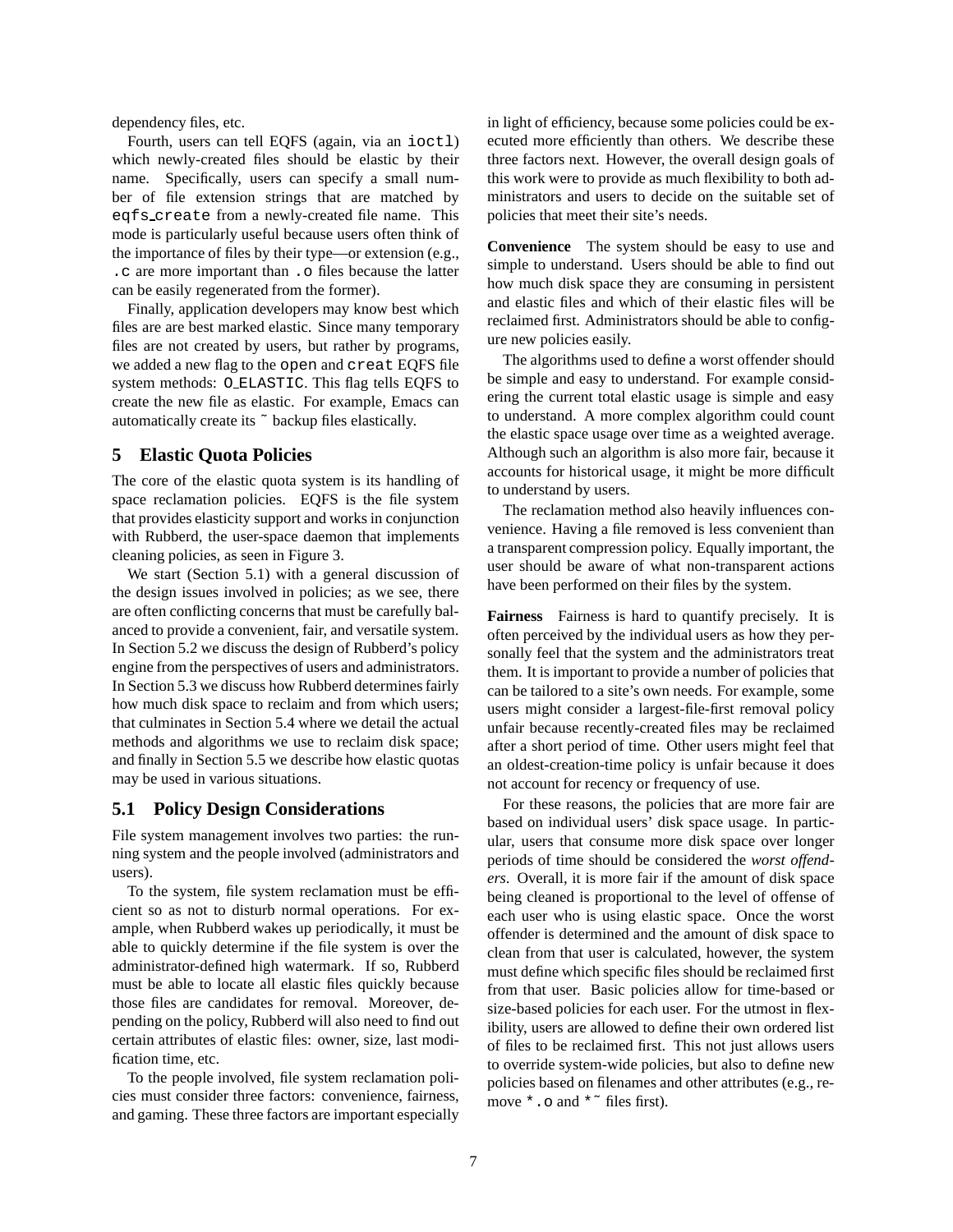**Gaming** Gaming is defined as the ability of individual users to circumvent the system and prevent their files from being reclaimed first. Good policies should be resistant to gaming. For example, a global LRU policy that removes older files could be circumvented by files' owners simply by reading or touching those files. Some policies are more difficult to game, for example a policy that removes the largest files first. Users could split their large files into smaller chunks, but then have to assemble the parts back before the large file could be used again. Policies that are difficult to game include a peruser worst-offender policy. Regardless of the file's times or sizes, a user still owns the same total amount of data. Such policies work well on multi-user systems where it is expected that users will try to game the system.

There are certain situations where gaming may not be an important factor in choosing policies. Certain global policies (e.g., by time or size) may still be useful in situations such as with a small group of cooperative users who do no have an incentive to circumvent the system; such gaming could hurt their colleagues' ability to work. Another useful scenario where gaming is not an issue is a single-user workstation: to such a user, elastic quotas can be a useful method of ensuring that temporary files get automatically cleaned periodically.

#### **5.2 Rubberd Configuration Files**

**Administrators** Administrators typically control two configuration files in /etc: (1) an elastic quotas configuration file (policy.conf) and (2) a Rubberd configuration file that defines startup options (rubberd.conf).

The policy configuration file (policy.conf) uses a simple syntax as follows. The configuration file may define multiple policies, one per line. When Rubberd has to reclaim space, it first determines how much space it should reclaim—the *goal*. Rubberd then executes each policy in order until the goal is reached or no more policies can be executed. Each line in this file has the following space-delimited format:

$$
type \ method \ sort \ [filter \ ...]
$$
 (1)

The first parameter, *type*, defines what kind of policy to use and can have one of three values: global for a global policy, user for a per-user policy, and user profile for a per-user policy that first considers the user's own personal policy file. In this way administrators can permit users to define policies on their files. The second parameter, *method*, defines how space should be reclaimed. Our prototype defines four methods currently: gzip for a policy that transparently compresses files (on access the file is automatically decompressed with no user intervention), lossy for a policy that re-encodes multimedia files using lower bitrates, rm for a policy that deletes files, and custom which allows a customized command to be run. In this way, administrators can define a system policy that first compresses files and then removes them: such a policy has the benefit that enough space may be reclaimed by compressing files and users can still get access to their elastic files through transparent decompression. A custom policy using mv and tar could be used together as an HSM system, archiving and migrating files to slower media at cleaning time. The third parameter, *sort*, defines the order of files being reclaimed. We define several keys: size (in disk blocks) for sorting by largest file first, mtime for sorting by oldest modification time first, and similarly for ctime and atime. The remaining entries on the policy line are optional and define filename filters to apply the policy to. If not specified, the policy applies to all files.

Consider the following policy.conf file:

| qlobal                   | rm |            | size ~ .bak core .tmp                        |
|--------------------------|----|------------|----------------------------------------------|
| user                     |    | gzip mtime |                                              |
| user profile rm atime .o |    |            |                                              |
|                          |    |            | user_profile lossy atime .jpg .mpg .mp3 .avi |

The first line starts a simple global policy that will delete obviously unnecessary elastic files such as backup files used by editors. When Rubberd tries to reclaim space, it will try to bring the system down to the goal level by this first policy line. If that is insufficient, Rubberd will proceed and apply the second policy line, which defines a per-user policy that will compress all elastic files. Next, Rubberd will perform a user policy that removes compiler object files that have not been read in a while, but allows users to override the system defaults. Finally, if still not enough space has been reclaimed, Rubberd will apply a lossy compression policy on multimedia files, again allowing users to override the default selection based on atime.

The Rubberd configuration file (rubberd.conf) is simple and defines the parameters described in Table 1.

| <b>Parameter</b>    | <b>Meaning</b>                    |
|---------------------|-----------------------------------|
| hi_watermark $N$    | % disk usage to begin cleaning    |
| $\log$ -watermark N | % disk usage to stop cleaning     |
| statfs_interval $S$ | disk usage check interval (sec)   |
| mount point $M$     | name of EQFS mount to monitor     |
| netlink on $of$     | process netlink messages?         |
| abuse_cur $M$       | mode to compute current usage     |
| abuse_avg $I N$     | linear historical abuse factors   |
| abuse_exp $I$ $D$   | exponential historical abuse fac- |
|                     | tors                              |

*Table 1: Rubberd configuration file parameters. We describe abuse factors in Section 5.3.*

**Users** If the system administrator has allowed users to determine their own reclamation policies, users can then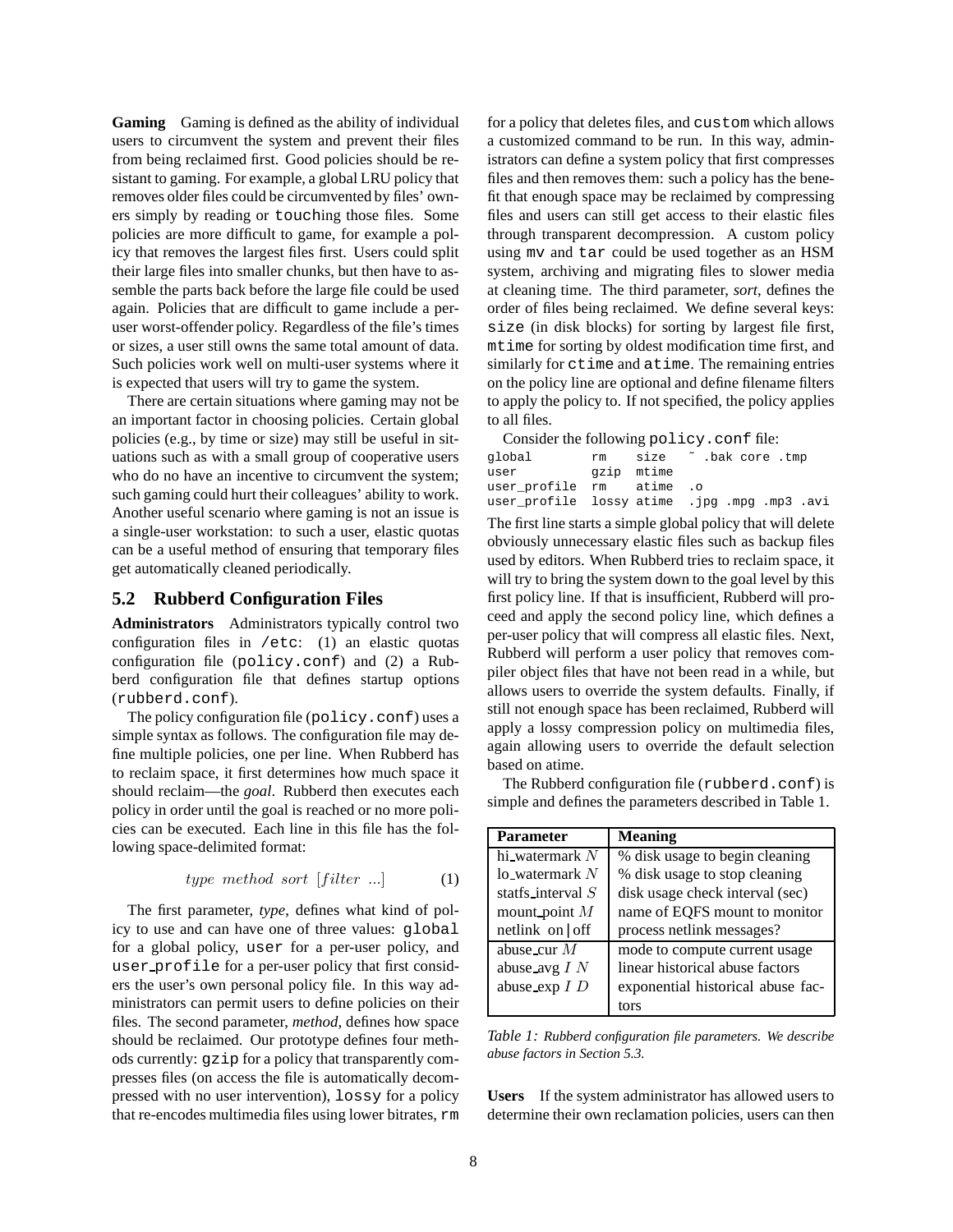use whatever policy they desire for determining the order in which their files are reclaimed first. The user policy file can only instruct Rubberd to *prefer* those files for reclamation first; if not enough space can be reclaimed, Rubberd will continue to reclaim space as defined in the system-wide policy file, policy.conf.

| Entry              | <b>Meaning</b>                           |
|--------------------|------------------------------------------|
| class/foo.tgz      | a relative pathname to a file            |
| $\tilde{}$ /misc   | a non-recursive directory                |
| $\tilde{\text{m}}$ | a recursive directory                    |
| $src/eqfs/*.$ o    | all object files in a specific directory |
| $src/\!/*.0$       | all object files recursively under src   |
| $\gamma$ *.mp3     | all MP3 files anywhere in home dir.      |

*Table 2: Example user policy file entries*

A user-defined policy is simply a newline-delimited list of file and directory names or simple patterns thereof, designed to be both flexible and easy to use. Each line can list a relative or absolute name of a file or directory. A double-slash (//) syntax at the end of a directory name signifies that the directory should be scanned recursively. In addition, simple file extension patterns can be specified. Table 2 shows a few examples and explains them.

#### **5.3 Abuse Factors**

To reclaim some disk space, Rubberd must fairly distribute the amount of reclaimed space among all users that consume any elastic space. To decide how much disk space to reclaim from each user, Rubberd computes an *abuse factor* (AF) for all users. Then Rubberd distributes the amount of space to reclaim from each user proportionally to their AF. For example, suppose Rubberd needs to clean 6MB of disk space from two users; user A's AF is 10 and user B's AF is 20; then Rubberd will clean 2MB from user A and 4MB from user B.

Deciding how to compute an AF, however, can vary depending on what is perceived as fair by users and administrators for a given site. Therefore, we provide a variety of methods for administrators to tailor the computation of AFs to the site's needs. First, we define two types of AF calculations: one that considers the current usage and a second that considers historical usage. Current usage is better at tracking users' existing elastic usage; historical usage takes into account users' behavior patterns over longer periods of time.

As an example, consider two users: user A has never used elastic space and just in the past day began consuming 100MB; user B has used exactly 50MB of elastic space each day for the past five days. Based on the current usage policy alone, user A's AF will be double that of user B. During cleaning, twice as much disk space will be reclaimed from user A than from user B. This policy can be considered fair to the system—and all users on the system—because it will clean space based on how much is currently being used. However, such a policy may unfairly punish user A who, on average, has not used as much as user B: user A's usage over the five days, averaged per day, is just 20MB. Therefore, a historical usage policy may be considered more fair because it takes into account long-term behavior. The converse could also be true: a past disk space abuser could have a high average usage, but currently is not using much disk space; a history-based AF could result in many of this user's elastic files being compressed or deleted. Interestingly, historical abuse factors may promote more responsible disk usage over time, and reward those with lower average usage by allowing them to consume more disk space during a shorter period of time.

Table 1 shows the three Rubberd configuration parameters used to compute abuse factors. Rubberd always computes the current usage per user  $(U_c)$  at configurable intervals. If the administrator configured the use of historical factors, then Rubberd also computes a running composite AF and stores it in a DB3 file.

**Current Usage** The Rubberd configuration file (rubberd.conf) parameter abuse cur takes a single parameter that defines the mode in which total current usage  $(U<sub>c</sub>)$  is computed currently:

- $U_e$  In this mode we only consider the total elastic usage  $(U_e, \text{ in disk blocks})$  that the user consumes. This mode considers elastic usage separately from persistent quotas or persistent usage; it is most useful in environments with small persistent quotas.
- $U_e A_p$  Users who use elastic files and also have a persistent quota may not have consumed all of their persistent quota. Such users could argue that  $U_e$ alone is not a fair assessment of their usage because they have persistent quota available  $(A_p)$  and they could simply convert some of their elastic files to persistent ones. Therefore, this method computes a user's current usage as the amount of elastic space consumed minus the available persistent quota the user has (truncated to zero).
- $U_e + U_p$  Similarly to the previous mode, this mode considers the current usage as the total amount of disk space a user consumes—the sum of both elastic and persistent usage. This mode could be useful in environments where certain users could have very different persistent quotas. In such an environment, users with large persistent quotas could be viewed as "hogging" disk space as compared to users with smaller persistent quotas.

Our system supports several more modes to compute current usage, based on percentages of usage vs. some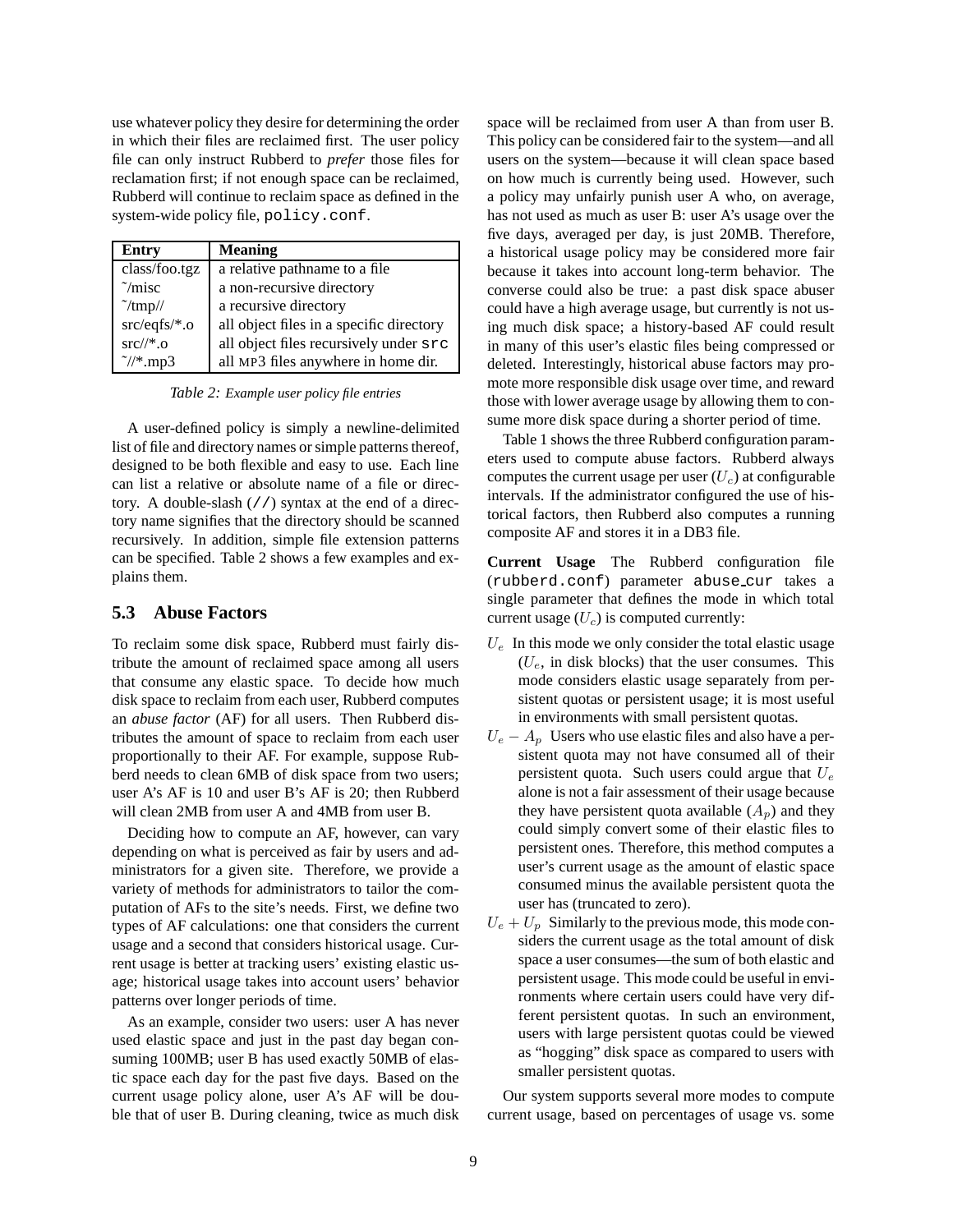total; we omit discussion of those for brevity.

**Historical Usage** The Rubberd configuration parameter abuse avg computes a linear average of usage over a period of time. This option takes two parameters: I defines the interval in seconds between samplings of current usage; N defines the number of samples to include in the running average. This mode gives equal importance to each sample interval, but quickly "forgets" usage prior to the oldest sample. The smaller  $I$  is, the more closely this mode tracks elastic usage.

The configuration parameter abuse exp computes an exponentially decaying average. This option takes two parameters:  $I$  is the sampling interval;  $D$  is the decay factor. For example, with  $D = 2$ , the computation half-life decays every  $I$  seconds. The benefit of this mode is that it never forgets entirely a user's past usage, but considers more recent usage progressively more important than older usage.

# **5.4 Cleaning Operation**

To reclaim elastic space, Rubberd periodically checks (via statfs) to see if the high watermark was reached. If so, Rubberd spawns a new thread to perform the actual cleaning. The thread reads the global policy file and applies each policy sequentially until the low watermark is met or all policy entries are enforced.

The application of each policy proceeds in three phases: abuse calculation, candidate selection, and application. For user policies, Rubberd retrieves the abuse factor of each user and then determines the number of blocks to clean from each user proportionally according to the abuse factor. For global policies we skip this step since all files are considered without regard to the owner's abuse factor. Rubberd performs the candidate selection and application phases only once for global policies. For user policies, these two phases are performed once for each user.

In the candidate selection phase we first retrieve from the DB3 databases all possible candidate inode numbers. Then Rubberd gets the status information (size and times) for each file using bistat, a custom bulk-inode stat ioctl we wrote which bypasses name lookups and retrieves a number of stat structures at once. Rubberd then sorts the candidates based on the policy (say, by size or age). For global policies we iterate through each user database and store all candidates in an array. For user policies we simply fetch all entries from the appropriate database. When a file pattern is specified in policy.conf, we retrieve each file name from the database and compare it against the pattern. We discard that name since most files will not have any cleaning operations performed on them. The last phase of the candidate selection is to sort the entire set of candidates as defined in policy.conf.

In the application phase, we start at the first element of the candidate array and retrieve its name (or names if a hard link exists) from the DB3 database. Then we reclaim disk space using the administrator supplied method. For example we, compress the file if the "gzip" policy was configured. As we perform the application phase, we tally the number of blocks reclaimed based on the previously-obtained stat information; this avoids having to call statfs after each file removal to check if the low watermark was reached.

Each time Rubberd completes an application phase, it runs statfs and computes the number of blocks that still need to be cleaned. If this number is not positive then cleaning terminates. This gives smaller abusers a slight advantage. Since we can only reclaim space on a per-file basis, this means that the goal for each user is really a minimum goal. For example, suppose Rubberd computes that it needs to reclaim 2MB from a given user, and then compresses the oldest file which happens to save 3MB in size: Rubberd winds up reclaiming more space than the minimum computed for that user. This excess space reclaimed from the largest abusers ends up benefiting the smallest abusers, because Rubberd will reclaim less space from these users.

## **5.5 Usage Scenarios**

The Equota system is flexible and can be configured to work well in many situations. Here we describe two possible scenarios in which Equota might be used.

**Large Group File Server** The first scenario is that of a large university-wide server. Users on such a large server usually are anonymous to each other, and will try to get as much out of the system as possible. Gaming would be a major concern, as there would be little to no cooperation between users. In such a situation, both persistent and elastic quotas would have to be set. Although the purpose of elastic systems is to allow an almost infinite amount of space to users, it would be necessary on such a large system to set elastic quotas. Users would not be allowed to use over a certain amount of elastic space, thus avoiding denial-of-service attacks and other gaming of the system. We expect Rubberd to monitor disk usage more closely at intervals as short as an hour, and reclaim a large percentage of disk space when the system goes over the high watermark. In such a hostile environment, Rubberd will use a long historical abuse factor, so as to account for longer-trends of disk abuse.

**Small Developer Community Server** The second scenario is that of a cooperative group of software developers. In such a group, both elastic and persistent quotas may be unlimited: all of the disk space will be available to elastic or persistent files. Equota's automatic cleaning mechanisms may be attractive to such a group that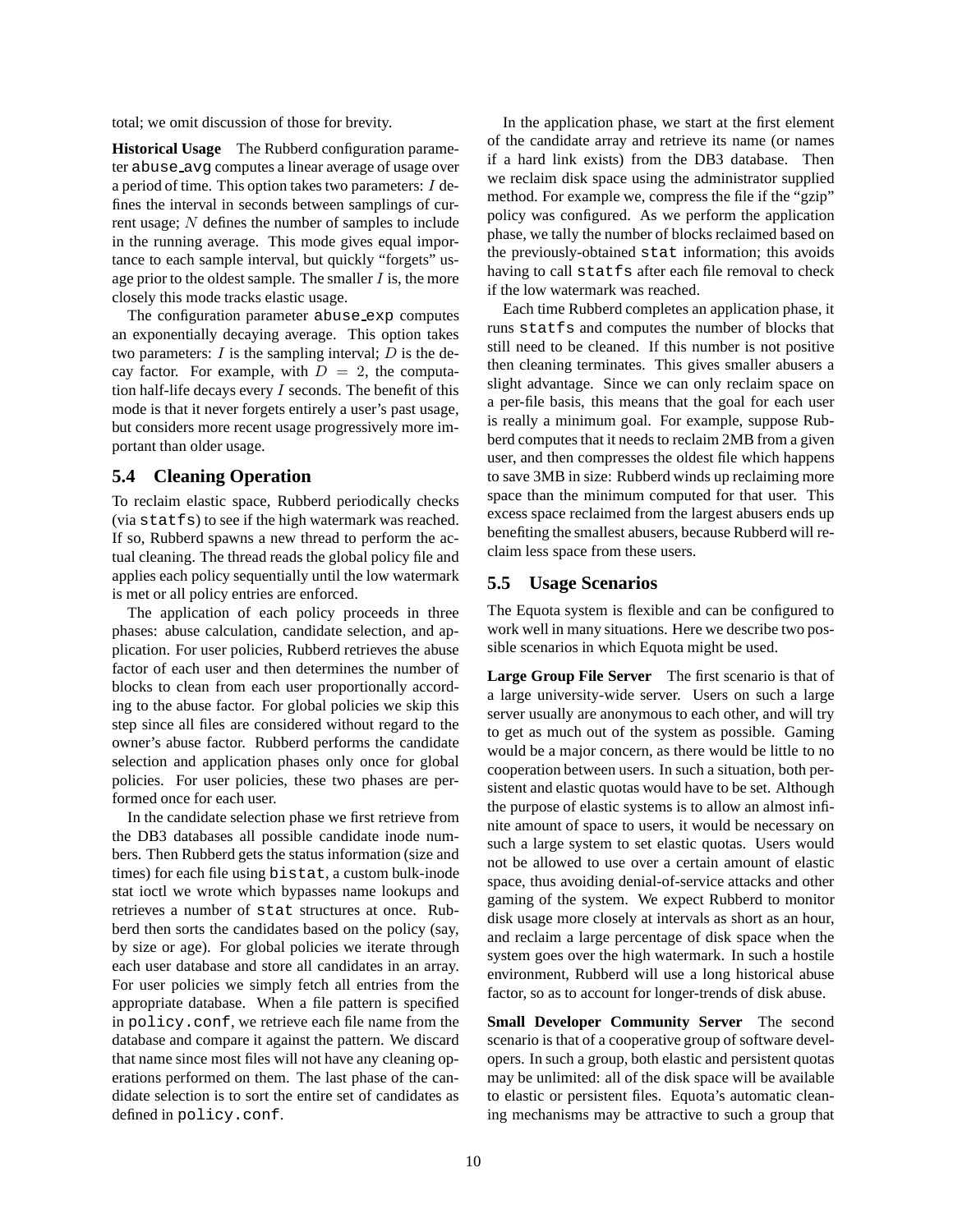would rather spend time programming than managing files. Since the group is cooperative, they are working toward a common goal, and the chance for gaming is small. Such a group would use Equota to mark certain patterns of files for deletion, such as all regenerable files (compiler-generated ones). These advanced users might modify some of their tools to use the O ELASTIC flag to designate certain application-generated files elastic by default. Such a user community will also make extensive use of per-user policy files, for example to mark personal MP3 files elastic.

# **6 Performance Evaluation**

To evaluate elastic quotas in a real world operating system environment, we implemented a prototype of our elastic quota system on Linux 2.4.18. We present some experimental results using our prototype EQFS and Rubberd implementations. We compared EQFS to Linux's Ext3 journaling file system. We then measured the impact of Rubberd on a running system.

All of our experiments were conducted on a 1.7Ghz Intel Pentium 4 machine, with 128MB of RAM, running Red Hat Linux 7.3, using a vanilla Linux kernel version 2.4.18. We believe this machine represents a small group file server that could benefit from running the Equota system. For the experimental file system, we used a 30GB 7200 RPM Western Digital Caviar IDE disk. All other libraries, executables, user utilities, headers, and system data resided on the root file system located on a 20GB 7200 RPM Western Digital Caviar IDE disk. All tests were performed with a cold cache, achieved by unmounting and remounting the file systems between test iterations. We repeated all experiments several times to ensure stability and observed low standard deviations for most of our tests. We report any significant standard deviations that arose in our tests.

#### **6.1 Steady State System Benchmarks**

To measure the performance of EQFS, we stacked it above Ext3 and compared its performance to Ext3. We tested the performance of EQFS in four different configurations: basic Ext3 (EXT3), EQFS stacking alone with netlink messages turned off (NULL), EQFS with netlink messages turned on and Rubberd processing messages but not writing them to DB3s (NET), and EQFS with netlink messages and Rubberd updating databases (FULL). This set of configurations isolates the overhead of each individual system component. For non-elastic files the performance overhead is the same as that of NULL regardless of the configuration, because the only overhead incurred is that of stacking. We used two workloads for our experiments: (1) unpacking, configuration, build and deletion of the Gcc 3.1 source tree, and (2) an *inoder* program we wrote to create a large file set and then remove it.

**Gcc compile** The first workload we used was to configure and build the Gcc source. Gcc contains about 15,000 files and provides us with a fair mix of reads, writes, and lookups. We unpacked the distribution, ran a configure and make, and then deleted the build tree.

**inoder-rm** For the second workload, we wrote a program called inoder. It creates 1000 4KB files within 100 directories, for a total of 100,000 files. By making a uniform dataset, we can measure the performance more precisely. Since EQFS manipulates meta-data operations (e.g., creation, deletion, etc.), this benchmark demonstrates the worst-case overhead of our system.

#### **6.2 Cleaning Benchmarks**

To evaluate Rubberd, we measured its file system cleaning performance. To provide realistic results on common file server data sets, we used a working set of files collected over a period of 18 months from our own production file server. Figure 4 shows the frequency and size distribution of our data set. The working set includes the actual files of 121 users, many of whom are software developers or students. The file set includes 1,194,133 inodes and totals over 26GB in size; more than 99% of the inodes are regular files. 24% of the users use less than 1MB of storage; 27% of users use between 1– 100MB; 38% of users use between 100MB–1GB of storage; and 11% of users consume more than 1GB of storage each. Average file size in this set is 21.8KB, matching results reported elsewhere [21]. The most popular file size was 4KB, while the total size distribution was bi-modal, peaking at 32KB and 1GB. Even though there are only a handful of files in the 1GB range, they represent a large portion of the total space consumed by the file set. We treated this entire working set as being elastic, a worst case scenario for our system. Using EQFS mounted in full mode on Ext3, we ran experiments with the working set for measuring Rubberd's performance by cleaning elastic files using the DB3 databases.



*Figure 4: File Set Distribution*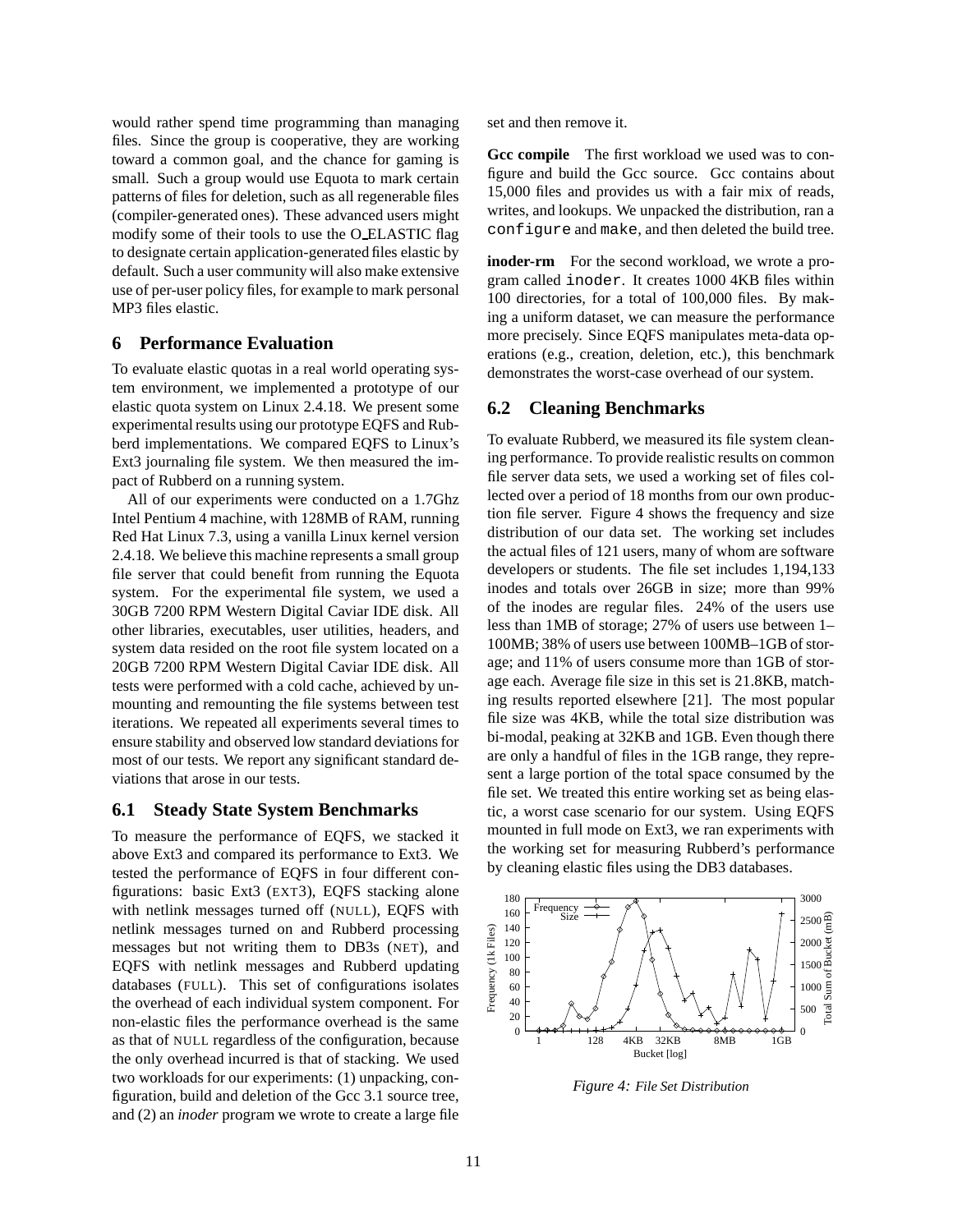**Cleaning Policy** The Rubberd benchmark we used measured the time it took to clean a portion of the disk on an otherwise idle system using several cleaning policies. We chose to use the cleaning methods of gzip and rm. We do not report results for lossy compression because they were similar to the lossless benchmark results. We ran several types of cleaning tests to appropriately measure Equota's performance. We ran incremental and full cleaning tests for global gzip policies sorted by time and size. We ran the same tests using a user rm policy. Incremental cleaning is where the cleaning thread cleaned the system from 100% to 90%, from 90% to 80%, 80% to 70%, etc. until the file system was at 0% capacity. A full cleaning test is where the file system was cleaned from 100% to 90%, then 100% to 80%, 100% to 70%, etc. until 100% to 0%. While we do not expect Rubberd to clean more than 5% to 10% of the disk in practice, we chose such large values to avoid under-representing the cost of Rubberd's operation.

Between cleaning tests we needed to start from our original working set before each test. We recreated our file system from an identical image disk using dd. The source disk had our dataset with pre-built quota files and DB3s. This ensured that our file system was laid out in exactly the same way for each test.

#### **6.3 Steady State System Results**

**Gcc Compile** For the NULL mode benchmark, we recorded a 0.7% increase in elapsed time; 0.6% increase in user time; and a 5.5% increase in system time. For FULL mode, user time increased 0.4% from that of EXT3, elapsed time rose 1.5% and system time rose by 5.9% for FULL mode. Rubberd consumed 1.3 CPU seconds in NULL mode and 5.1 CPU seconds in FULL mode (out of 1950 seconds total elapsed time for the benchmark). This demonstrates that under normal conditions EQFS does not have a noticeable performance overhead.

**Inoder-rm results** The inoder test demonstrates the overhead for meta-data operations of various equota components. The results for inoder can be seen in Figure 5. The standard deviations for this test were between 1.7% and 13.6%. We have determined that the bursty journaling behavior of Ext3 caused some tests to manifest a higher standard deviation [4].

For our NULL, NET, and FULL configurations, file creation shows elapsed time overheads over EXT3 of 5.3%, 13.9%, and 89.9%, respectively; overheads for user time of 2.8%, 33.0%, and 96.9%; and overheads for system time of 14.2%, 24.2%, and 35.7%. For our NULL, NET, and FULL configurations, file deletion shows elapsed overheads over EXT3 of 40.0%, 53.7%, and 206.4%, respectively; overheads for user time of 20.0%, 82.8%, and 77.8%; and overheads for system time of 51.4%, 71.3%, and 81.7%. The results show that the largest



*Figure 5: Creation and Deletion of 100,000 4KB Files*

overhead in FULL mode is DB3 access. For NET, Rubberd system and user times were 1.93 and 0.71 seconds, respectively. For FULL, Rubberd system and user times grew to 5.84 and 7.37 seconds, respectively. Though the overhead for some operations is high in this intense test, we believe that the compile benchmarks more accurately represent actual user activity. The inoder results indicate that reducing DB3 operations is beneficial. To this end, administrators may elect to use the EQFS NULL mode (see Section 4.2).

## **6.4 Cleaning results**

**Compression policies** At the beginning of our test, our file system was filled to 94% of its capacity. Our disk was cleaned from 94% to 41% (Figure 6), an effective compression ratio of 1.78:1. We could not clean to below 41% because not all objects can be compressed (e.g, already compressed files, directories, and the nonelastic quota file and rubberd DB3 databases). As expected, the CPU time of this compression policy dominates the test (89% of elapsed time). We also ran a full cleaning policy, and as expected the time for a given watermark was roughly the sum of the previous incremental watermarks.



*Figure 6: Elapsed time for an incremental compression policy sorted by atime using 10% goal increments. The width of the bar indicates the actual amount of space cleaned.*

We also ran compression policies sorted by mtime, ctime, and size. The sorting attribute had little to do with the amount of time that a policy run took. This is because the time a compression policy takes is primarily a function of the amount of data reclaimed, which remains constant (only the order of files changes). To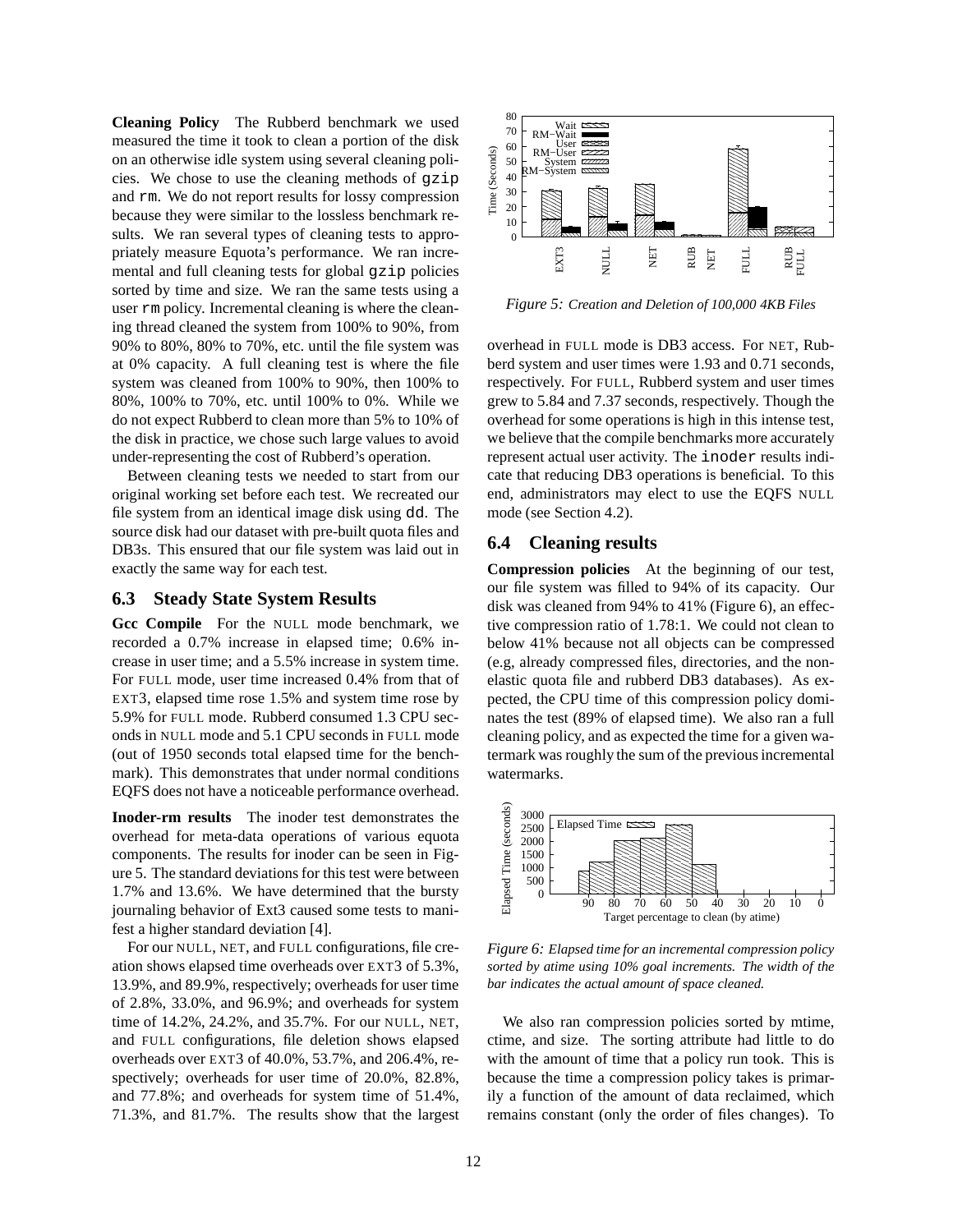conserve space, we do not report these results.

**Removal sorted by time** The incremental removal test sorted by atime showed an almost constant elapsed, system, and user cleaning times (Figure 7). The system and user times are small (2% of elapsed) and follow the same trend as elapsed time (this was the case for all other tests as well).



*Figure 7: Elapsed time for incremental removal sorted by atime using 10% goal increments. The width of the bar indicates the actual amount of space cleaned.*

Since files are chosen by atime, and size is not taken into consideration when choosing the file to be cleaned, the results take on a constant complexity. Our results show that cleaning took place between 94% and 5%. The disk can not be cleaned to zero because not all directories will be removed, and the quota file and DB3 databases, which take up less than 1% of the total disk space, are not elastic. Variations in these results can be seen in the low cleaning times for low watermarks 90% and 60%. The fileset we used had two large files that fell within the 94–90% and 70–60% intervals when sorted by atime. The higher numbers for the 10–5% interval were the result of many small files in that range of atimes. This shows us that removal is a function of meta-data operations. In a case where you want constant cleaning penalties, such as a system with a small low watermark, it is best to use an atime sort algorithm. Full removal policies are similar to full compression policies, in that a given watermark takes roughly the sum of previous incremental watermarks. We do not report results for sorting by mtime and ctime, because they are comparable to atime.

**Removal sorted by size** Incremental cleaning policies sorted by size showed different results than those sorted by atime. When cleaning by size there is a linear relationship between the low watermark and the time it takes to clean. The elapsed, system, and user times increase linearly with each iteration of this incremental policy (Figure 8). These results were expected because the removal of a file is a meta-data operation and is mostly independent of the size of the file being removed.

Full cleaning for a given watermark is again roughly the sum of all previous incremental watermarks. However, this yields the interesting property that as watermarks decrease the progression of time is  $O(N^2)$  for full

cleaning by size.



 $\frac{1}{2}$   $\frac{1}{2}$   $\frac{1}{2}$   $\frac{1}{2}$   $\frac{1}{2}$   $\frac{1}{2}$   $\frac{1}{2}$   $\frac{1}{2}$   $\frac{1}{2}$   $\frac{1}{2}$   $\frac{1}{2}$   $\frac{1}{2}$   $\frac{1}{2}$   $\frac{1}{2}$   $\frac{1}{2}$   $\frac{1}{2}$   $\frac{1}{2}$   $\frac{1}{2}$   $\frac{1}{2}$   $\frac{1}{2}$   $\frac{1}{2}$   $\frac{1}{2}$   $Figure 8: Elaps$ <br> $using 10% goal in  
actual amount of.$ 00 *using 10% goal increments. The width of the bar indicates the* 00 00 00 *Figure 8: Elapsed time for incremental clean sorted by size*

For both the full and incremental policies (by size), Rubberd cleaned to its first few goals with the deletion of the first few large files. As more files are deleted, smaller files are selected for removal, and thus it takes more of them to meet a goal. Since the goals are size based, as time goes on, it takes longer to meet lower watermarks for the file system. In normal operation, it will not be necessary to clean many small files when using a sizebased policy since the larger files will hopefully bring the system quickly below the low watermark.

## **7 Conclusions and Future Work**

The main contribution of this work is that we developed a system that reduces storage management costs, by extending the lifetime of disks up to 72%, through intelligent space reclamation policies. Three additional contributions include the following. First, we utilized user and application-specific knowledge to increase the usefulness of storage management policies. For example, we provide several different ways to decide when a file becomes elastic: from the directory's mode, from the file's name, from the user's login session, and even by the application itself. Second, we use transparent compression as another layer in the HSM system, without the need for administrators to manage another device. Third, through the concept of an abuse factor we have introduced historical use into quota systems.

We conducted a comprehensive study which demonstrates that storage consumption and associated management costs continue to grow. Our study also shows that significant space savings are possible, which we believe will directly translate into management cost savings.

Our Linux prototype includes many features that allow both site administrators and users to customize elastic quota policies. Our policy engine is flexible, allowing a variety of methods for elastic space reclamation. Our evaluation shows that the performance overheads are small and acceptable for day-to-day use. Additionally, our work provides an extensible framework for new or custom policies to be added. Through the use of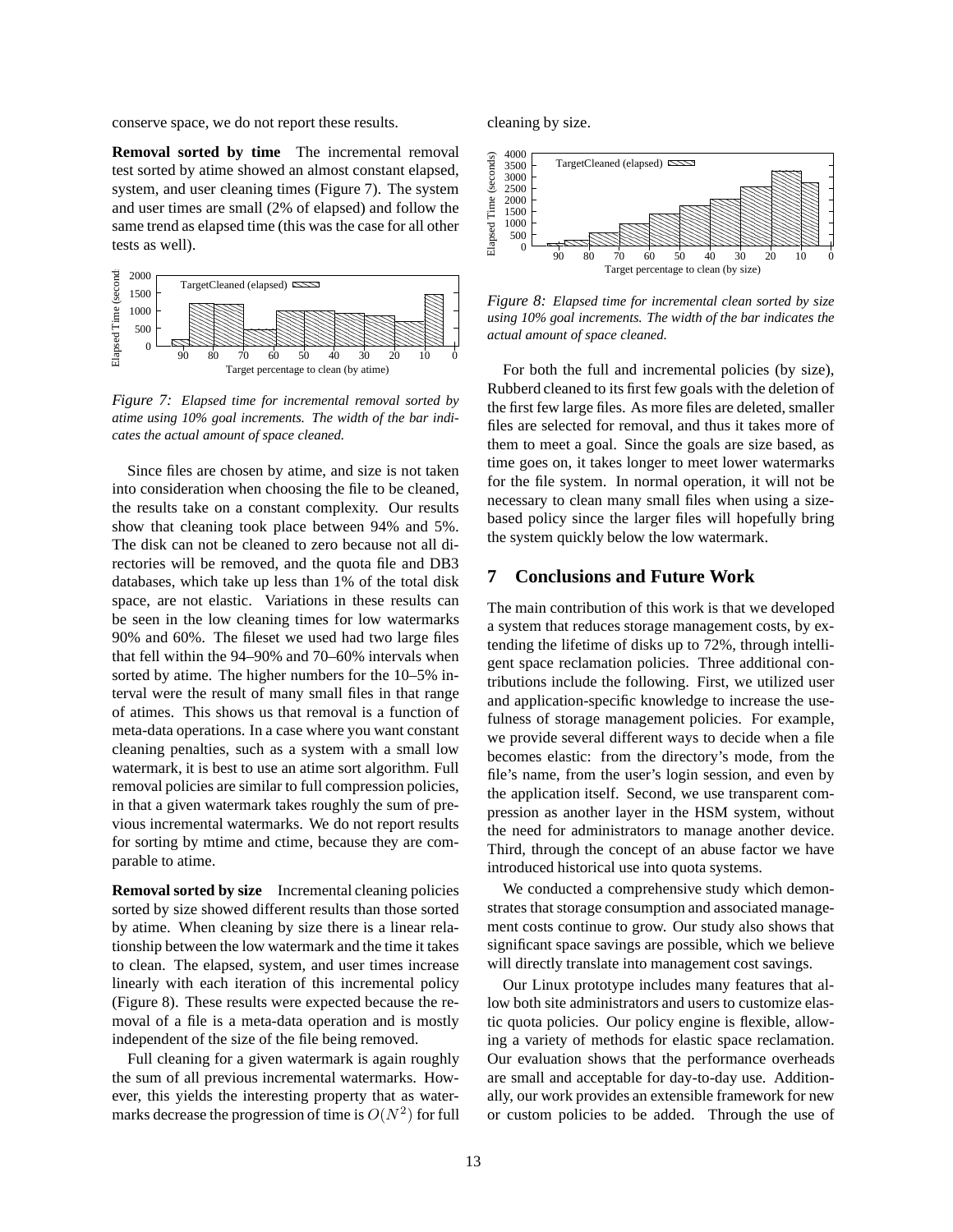stacking, we can extend these benefits to any file system.

We plan to expand the definition of persistent and elastic files to include file lifetimes and priorities. A file lifetime would include a minimum lifetime and a maximum lifetime. A persistent file has an infinite minimum lifetime and an elastic file has a minimum lifetime of zero. The minimum lifetime would be useful for data that may not be relevant for longer than some predefined time period. A maximum lifetime would enable the automatic migration or deletion of files; this could be valuable because it would ensure a company's records retention policy is enforced or personal information is not available after a certain point. File priorities could determine when and how files should be backed up or migrated. We believe that file lifetimes and priorities should be first-class attributes that all file systems support, and plan to modify the OS and VFS accordingly.

#### **References**

- [1] M. G. Baker, J. H. Hartman, M. D. Kupfer, K. W. Shirriff, and J. K. Ousterhout. Measurements of a Distributed File System. In *Proceedings of 13th ACM Symposium on Operating Systems Principles*, pages 198– 212. Association for Computing Machinery SIGOPS, 1991.
- [2] J. M. Bennett, M. A. Bauer, and D. Kinchlea. Characteristics of filesin NFS environments. *ACM SIGSMALL/PC Notes*, 18(3-4):18–25, 1992.
- [3] A. Brown and D. Patterson. Towards Availability Benchmarks: A Case Study of Software RAID Systems. In *Proceedings of the Annual USENIX Technical Conference*, pages 263–276, June 2000.
- [4] R. Bryant, R. Forester, and J. Hawkes. Filesystem Performance and Scalability in Linux 2.4.17. In *Proceedings of the Annual USENIX Technical Conference, FREENIX Track*, pages 259–274, June 2002.
- [5] F. Kim. UniTree: A Closer Look At Solving The Data Storage Problem. www.networkbuyersguide. com/search/319002.htm, 1998.
- [6] Forrester. Slaying The Storage Beast. www. forrester.com, March 2001.
- [7] Gartner, Inc. Server Storage and RAID Worldwide. Technical report, Gartner Group/Dataquest, 1999. www. gartner.com.
- [8] J. P. Gelb. System managed storage. *IBM Systems Journal*, 28(1):77–103, 1989.
- [9] R. Golding, E. Shriver, T. Sullivan, and J. Wilkes. Attribute-managed storage. In *Workshop on Modeling and Specification of I/O*, 1995.
- [10] J. S. Heidemann and G. J. Popek. File system development with stackable layers. *ACM Transactions on Computer Systems*, 12(1):58–89, February 1994.
- [11] IBM Tivoli. Achieving cost savings through a true storage management architecture. www.tivoli.com/products/documents/ whitepapers/sto\_man\_whpt.pdf, 2002.
- [12] M. Kryder. Future Magnetic Recording Technologies. USENIX FAST '02 Keynote, January 2002. www. usenix.org/events/fast02/kryder.pdf.
- [13] G. H. Kuenning. *Seer: Predictive File Hoarding for Disconnected Mobile Operation*. PhD thesis, University of California, Los Angeles, May 1997.
- [14] E. K. Lee and C. A. Thekkath. Petal: Distributed virtual disks. In *Proceedings of the Seventh International Conference on Architectural Support for Programming Languages and Operating Systems (ASPLOS-7)*, pages 84–92, Cambridge, MA, 1996.
- [15] J. Moad. The Real Cost of Storage. *eWeek*, October 2001. www.eweek.com/article2/0,3959, 48653,00.asp.
- [16] R. Morris. Storage: From Atoms to People. USENIX FAST 2002 Keynote, January 2002. www.usenix. org/events/fast02/morris.pdf.
- [17] Network Appliance. A New Approach for Storing Reference Information — NearLine Storage. Technical Report TR3193, September 2002.
- [18] Network Appliance. NearStore. www.netapp.com/ products/nearstore, 2003.
- [19] J. Ousterhout, H. Costa, D. Harrison, J. Kunze, M. Kupfer, and J. Thompson. A trace-driven analysis of the usenix 4.2 BSD file system. In *Proceedings of the 10th ACM Symposium on Operating System Principles*, pages 15–24, Orcas Island, WA, December 1985. ACM.
- [20] L. Rink. Hierarchical Storage Management for iSeries and AS/400. www.ibm.com/servers/eserver/ iseries/whpapr/hsm.html.
- [21] D. Roselli, J. R. Lorch, and T. E. Anderson. A comparison of file system workloads. In *Proceedings of the Annual USENIX Technical Conference*, pages 41–54, June 2000.
- [22] M. Rosenblum and J. K. Ousterhout. The design and implementation of a log-structured file system. In *Proceedings of 13th ACM Symposium on Operating Systems Principles*, pages 1–15, Asilomar Conference Center, Pacific Grove, CA, October 1991. Association for Computing Machinery SIGOPS.
- [23] D. S. Santry, M. J. Feeley, N. C. Hutchinson, A. C. Veitch, R.W. Carton, and J. Ofir. Deciding When to Forget in the Elephant File System. In *Proceedings of the 17th ACM Symposium on Operating Systems Principles*, pages 110–123, December 1999.
- [24] M. Satyanarayanan. A Study of File sizes and Functional lifetimes. In *Proceedings of the 8th ACM Symposium on Operating Systems Principles*, pages 15–24, 1981.
- [25] M. Seltzer and O. Yigit. A new hashing package for UNIX. In *Proceedings of the Winter USENIX Technical Conference*, pages 173–84, January 1991. www. sleepycat.com.
- [26] SGI. Storage software. www.sgi.com/products/ storage/software.html, 2003.
- [27] D. Simpson. Corral your storage management costs. *Datamation*, 43(4):88–98, 1997.